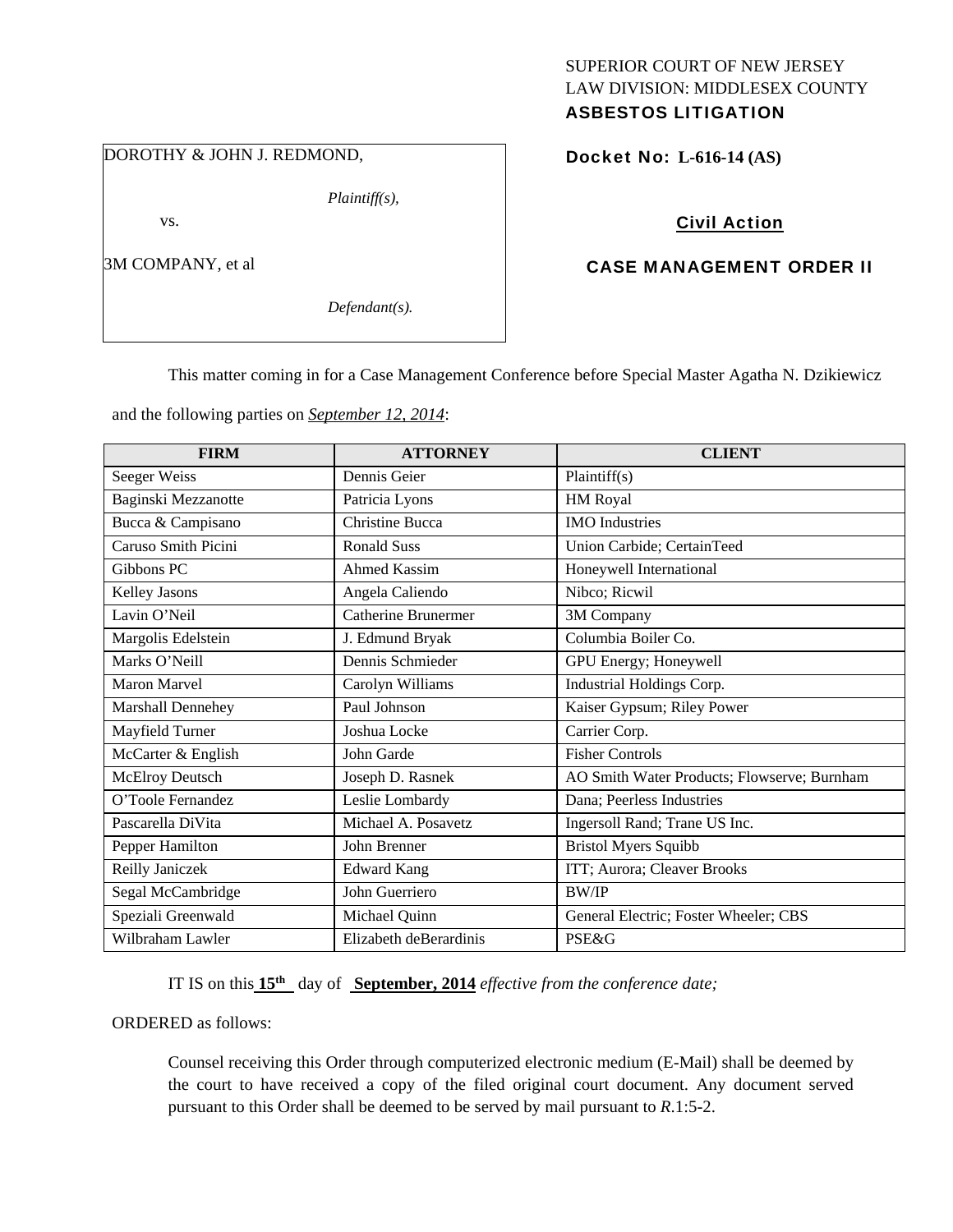### **DISCOVERY**

| September 30, 2014 | Defendants shall serve answers to standard interrogatories by this date.                                                                                                                                    |
|--------------------|-------------------------------------------------------------------------------------------------------------------------------------------------------------------------------------------------------------|
| October 17, 2014   | Defendants shall serve answers to supplemental interrogatories and document<br>requests by this date.                                                                                                       |
| October 17, 2014   | Plaintiff shall serve answers to supplemental interrogatories and document requests<br>by this date.                                                                                                        |
| December 31, 2014  | Plaintiff depositions shall be concluded by this date. Plaintiff's counsel shall<br>contact the Special Master within one week of this deadline if plaintiff depositions<br>are not completed by this date. |
| January 30, 2015   | Fact discovery, including depositions, shall be completed by this date. Plaintiff's<br>counsel shall contact the Special Master within one week of this deadline if all fact<br>discovery is not completed. |
| February 16, 2015  | Depositions of corporate representatives shall be completed by this date.                                                                                                                                   |

#### **EARLY SETTLEMENT**

February 16, 2015 Settlement demands shall be served on all counsel and the Special Master by this date.

#### **SUMMARY JUDGMENT MOTION PRACTICE**

- March 13, 2015 Summary judgment motions shall be filed no later than this date.
- April 10, 2015 Last return date for summary judgment motions.

#### **MEDICAL DEFENSE**

May 8, 2015 Defendants shall identify its medical experts and serve medical expert reports, if any, by this date. **In addition, defendants shall notify plaintiff's counsel (as well as all counsel of record) of a joinder in an expert medical defense by this date.** 

#### **LIABILITY EXPERT REPORTS**

- March 13, 2015 Plaintiff shall identify its liability experts and serve liability expert reports or a certified expert statement by this date or waive any opportunity to rely on liability expert testimony.
- May 8, 2015 Defendants shall identify its liability experts and serve liability expert reports, if any, by this date or waive any opportunity to rely on liability expert testimony.

#### **EXPERT DEPOSITIONS**

May 29, 2015 Expert depositions shall be completed by this date. To the extent that plaintiff and defendant generic experts have been deposed before, the parties seeking that deposition in this case must file an application before the Special Master and demonstrate the necessity for that deposition. To the extent possible, documents

\_\_\_\_\_\_\_\_\_\_\_\_\_\_\_\_\_\_\_\_\_\_\_\_\_\_\_\_\_\_\_\_\_\_\_\_\_\_\_\_\_\_\_\_\_\_\_\_\_\_\_\_\_\_\_\_\_\_\_\_\_\_\_\_\_\_\_\_\_\_\_\_\_\_\_\_\_\_\_\_\_\_\_\_\_\_\_\_\_\_\_\_\_\_\_\_\_\_\_\_\_\_\_\_\_\_\_\_\_\_